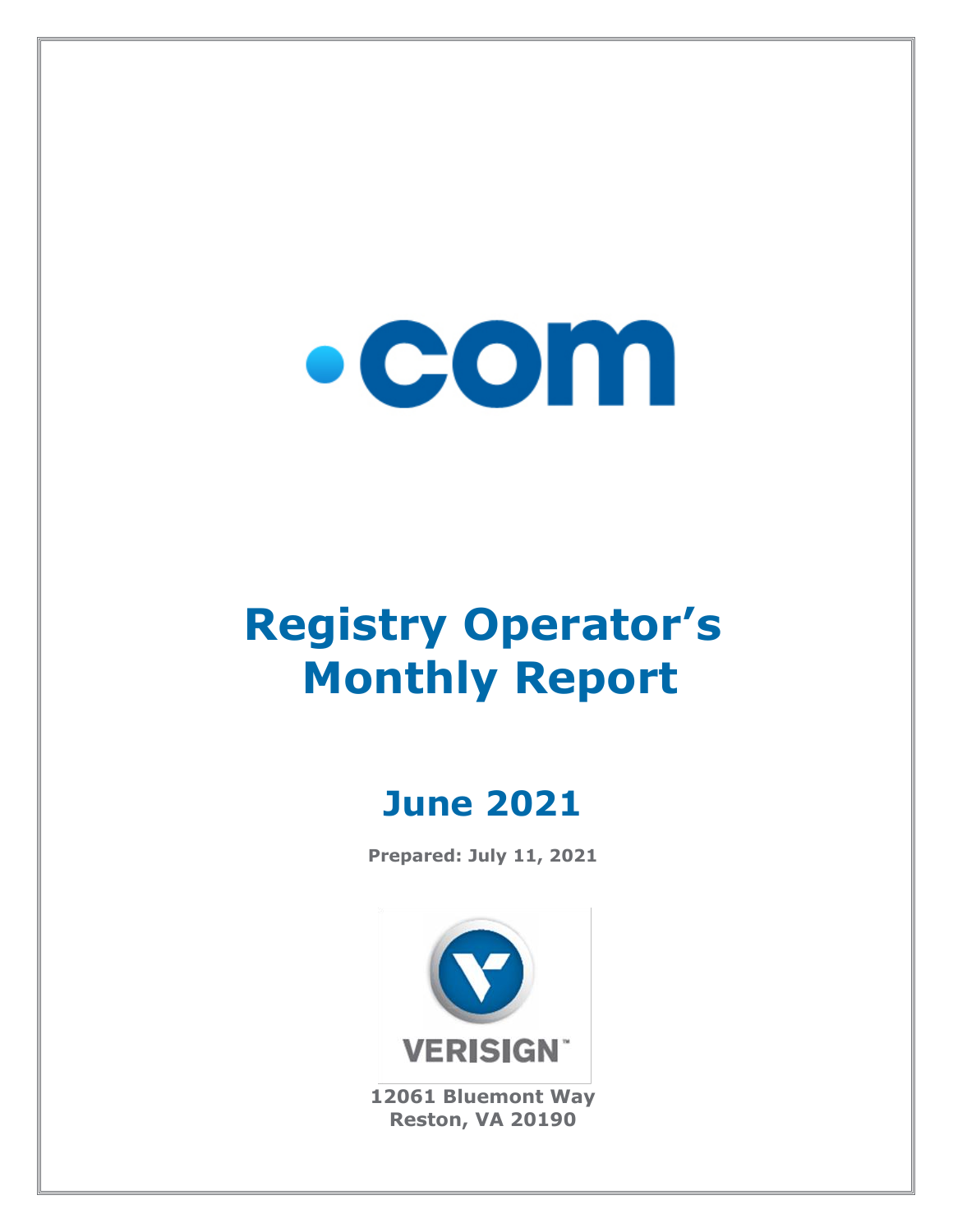As required by the.com Registry Agreement (Section 3.1(c)(iv)), this report provides an overview of Verisign Registry activity through the end of the reporting month. The information is primarily presented in table and chart format with text explanations as deemed necessary. **The information is provided to satisfy requirements listed in Appendix 4A of the .com Registry Agreement.** In accordance with Appendix 4A, "ICANN will use reasonable commercial efforts to preserve the confidentiality of the information reported until three (3) months after the end of the month to which the reports relate."

Information is organized as follows:

| 1. Service Level Agreement Performance Report (Appendix 4A, Item 1)3 |  |  |
|----------------------------------------------------------------------|--|--|
|----------------------------------------------------------------------|--|--|

- [2. Per-Registrar Transactions Report \(Appendix 4A, Item 2\)................................4](#page-3-0)
- [3. Registry Functions Activity Report \(Appendix 4A, Item 3\)................................8](#page-7-0)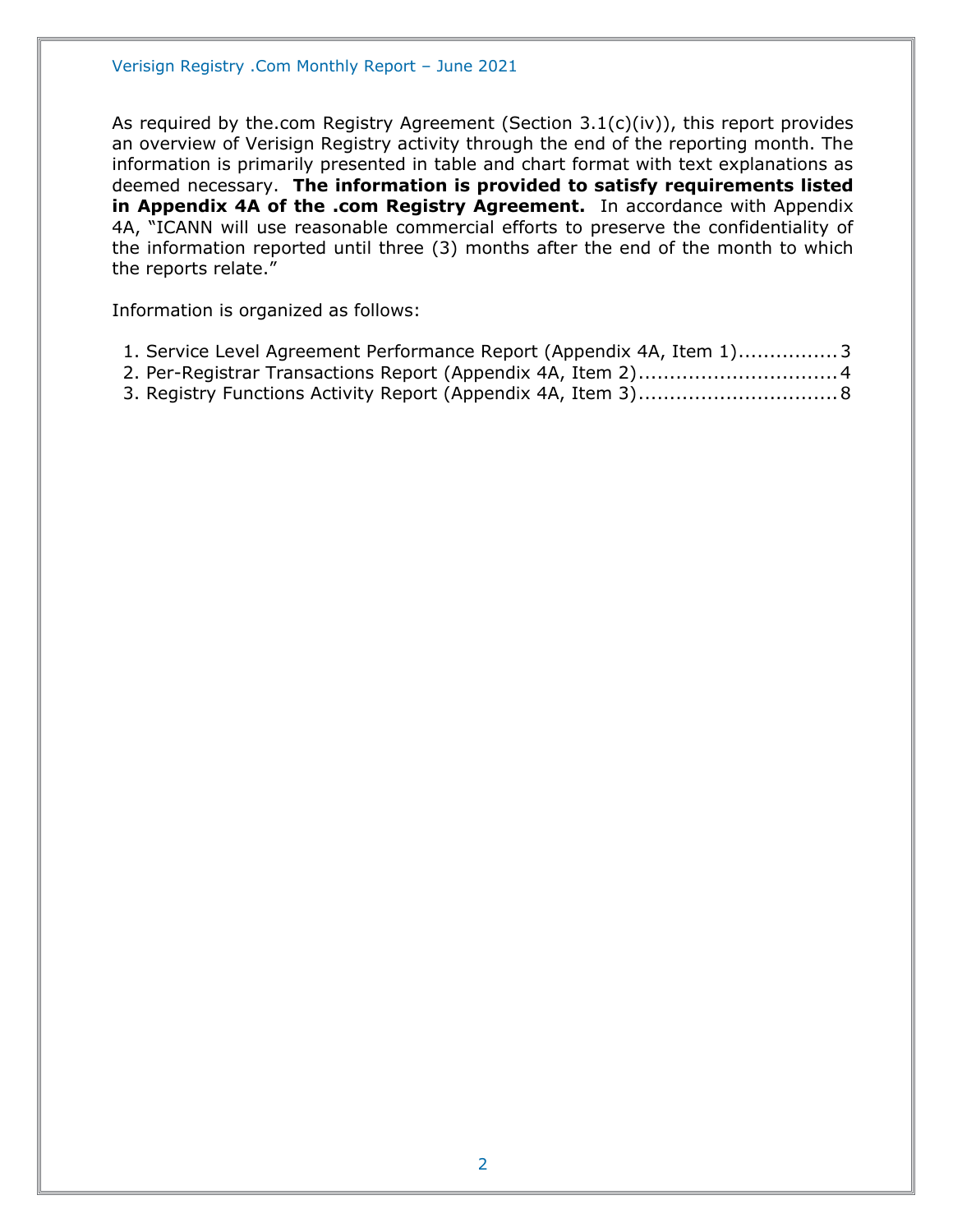#### <span id="page-2-0"></span>**1. Service Level Agreement Performance Report (Appendix 4A, Item 1)**

**Table 1** compares Service Level Agreement (SLA) Requirements with actual performance measures for the reporting month. In accordance with Section 3.1(d)(ii) of the .com Registry Agreement, the performance specifications for the operation of the .com TLD are set forth in in Appendix 7 of the .com Registry Agreement.

| <b>Metric</b>                  | .com SLA Requirement                       | <b>Actual Performance</b>                         |
|--------------------------------|--------------------------------------------|---------------------------------------------------|
|                                | <b>Service Availability</b>                |                                                   |
|                                |                                            | 100% - (0 minutes                                 |
|                                | 99.99% Year                                | <b>Unplanned Downtime YTD)</b>                    |
| <b>SRS</b>                     | 30 Minutes/Month (Unplanned)               | 0 minutes (Unplanned)                             |
| <b>DNS Name Server</b>         | 100% / Month                               | 100%                                              |
| Whois                          | 100% / Month                               | 100%                                              |
|                                | <b>Planned Outage Duration</b>             |                                                   |
| SRS - Regular                  | 45 Minutes / Month                         | 0 hours 13 minutes                                |
|                                | 4 Hours (240 Minutes)                      | 0 hours 00 minutes - Last<br>Outage Taken October |
| SRS - Extended                 | / 1 Per Year                               | 2020                                              |
| <b>SRS - Extended</b>          | 8 Hours (480 Minutes)<br>/ 1 Every 3 Years | 0 minutes - None Taken<br>Since June 2005         |
| <b>DNS Name Server</b>         | <b>Not Allowed</b>                         | 0 minutes                                         |
| Whois                          | <b>Not Allowed</b>                         | 0 minutes                                         |
|                                | <b>Planned Outage Timeframe</b>            |                                                   |
|                                |                                            | 0100 - 0113 UTC Sunday                            |
| <b>SRS</b>                     | 0100 - 0900 UTC Sunday                     | 06/13/2021                                        |
| <b>DNS Name Server</b>         | <b>Not Allowed</b>                         | Not Applicable                                    |
| Whois                          | Not Allowed                                | Not Applicable                                    |
|                                | <b>Planned Outage Notification</b>         |                                                   |
|                                | 30 Days General Maintenance                | 5/13/2021                                         |
|                                | 90 Days Updates and                        |                                                   |
| <b>SRS</b>                     | Upgrades                                   | Not Applicable                                    |
| <b>DNS Name Server</b>         | Not Allowed                                | Not Applicable                                    |
| Whois                          | <b>Not Allowed</b>                         | Not Applicable                                    |
|                                | <b>Processing Time</b>                     |                                                   |
| <b>Check Domain</b>            |                                            |                                                   |
| Average                        | 25 milliseconds for 95%                    | 0.46 milliseconds                                 |
| Add / Create Domain<br>Average | 50 milliseconds for 95%                    | 0.78 milliseconds                                 |
| Delete Domain                  |                                            |                                                   |
| Average                        | 100 milliseconds for 95%                   | 13.78 milliseconds                                |
| Modify / Update                |                                            |                                                   |
| Domain Average                 | 100 milliseconds for 95%                   | 12.32 milliseconds                                |
| <b>Whois Query</b>             | 5 milliseconds for 95%                     | 0.99 milliseconds                                 |

#### **Table 1 – .com Service Level Agreement Performance**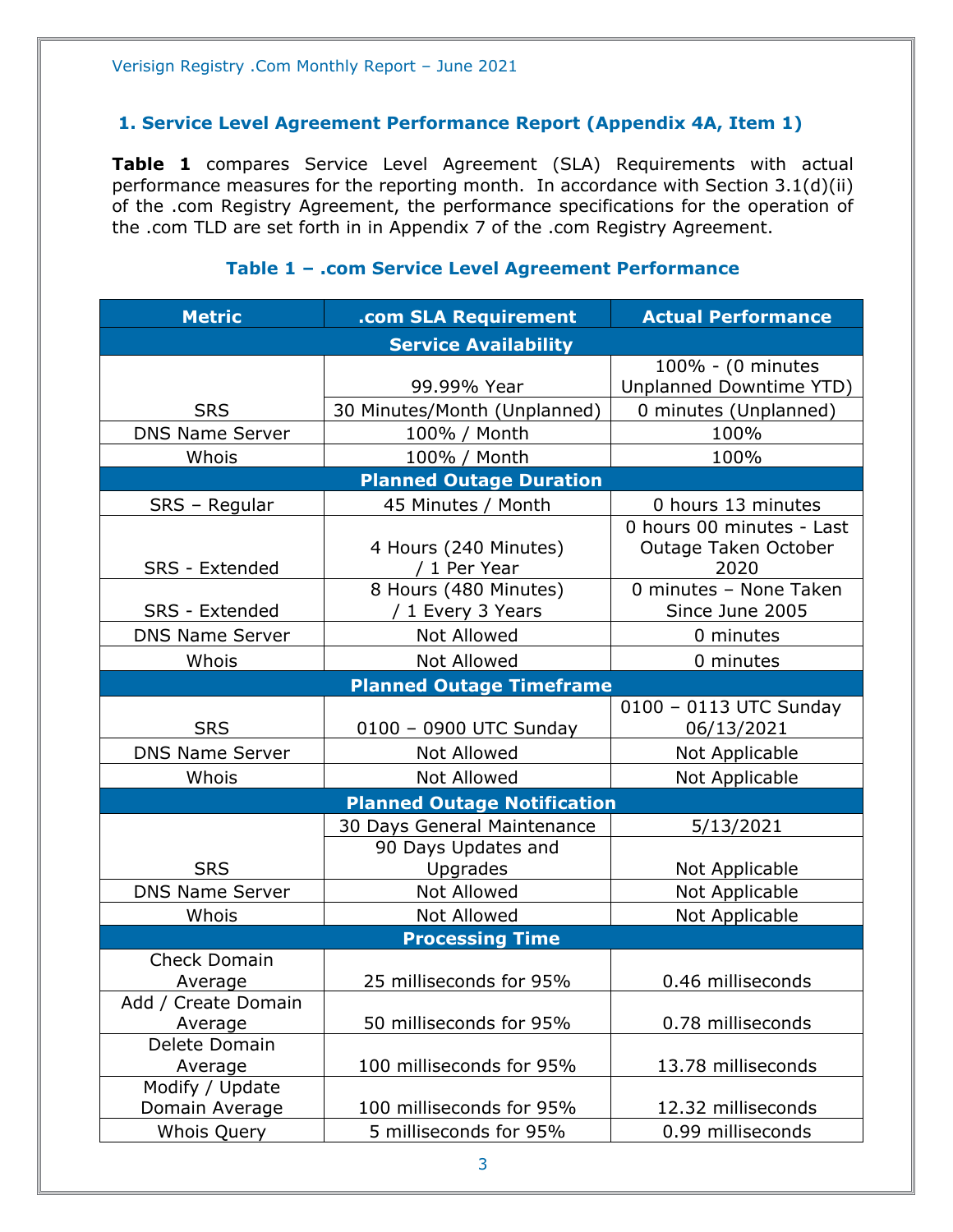| <b>Metric</b>          | .com SLA Requirement     | <b>Actual Performance</b> |
|------------------------|--------------------------|---------------------------|
| <b>DNS Name Server</b> |                          |                           |
| Resolution             | 100 milliseconds for 95% | 1.15 milliseconds         |
|                        | <b>Update Frequency</b>  |                           |
| <b>DNS Name Server</b> | 3 Minutes for 95%        | 16.55 seconds             |
| Whois                  | 3 Minutes for 95%        | 16.49 seconds             |

# <span id="page-3-0"></span>**2. Per-Registrar Transactions Report (Appendix 4A, Item 2)**

The table below defines the fields that are included in the .COM Per-Registrar Transactions Report, which is provided in accordance with Appendix 4A.

| Field # | <b>Field Name</b> | <b>Description</b>                                                                                                                                                                                                                                                                                                            |
|---------|-------------------|-------------------------------------------------------------------------------------------------------------------------------------------------------------------------------------------------------------------------------------------------------------------------------------------------------------------------------|
| 01      | registrar-name    | Registrar's full corporate name as registered with<br><b>IANA</b>                                                                                                                                                                                                                                                             |
| 02      | iana-id           | For cases where the registry operator acts as<br>registrar (i.e., without the use of an ICANN<br>accredited registrar) either 9998 or 9999 should<br>be used depending on registration type, otherwise<br>the sponsoring Registrar IANA id should be used<br>as specified in<br>http://www.iana.org/assignments/registrar-ids |
| 03      | total-domains     | total domains under sponsorship in any EPP<br>status but pendingCreate that have not been<br>purged                                                                                                                                                                                                                           |
| 04      | total-nameservers | total name servers (either host objects or name<br>server hosts as domain name attributes)<br>associated with domain names registered for the<br>TLD in any EPP status but pendingCreate that<br>have not been purged                                                                                                         |
| 05      | net-adds-1-yr     | number of domains successfully registered (i.e.,<br>not in EPP pendingCreate status) with an initial<br>term of one (1) year (and not deleted within the<br>add grace period). A transaction must be<br>reported in the month the add grace period ends.                                                                      |
| 06      | net-adds-2-yr     | number of domains successfully registered (i.e.,<br>not in EPP pendingCreate status) with an initial<br>term of two (2) years (and not deleted within the<br>add grace period). A transaction must be<br>reported in the month the add grace period ends.                                                                     |
| 07      | net-adds-3-yr     | number of domains successfully registered (i.e.,<br>not in EPP pendingCreate status) with an initial<br>term of three (3) years (and not deleted within<br>the add grace period). A transaction must be<br>reported in the month the add grace period ends.                                                                   |
| 08      | net-adds-4-yr     | number of domains successfully registered (i.e.,<br>not in EPP pendingCreate status) with an initial                                                                                                                                                                                                                          |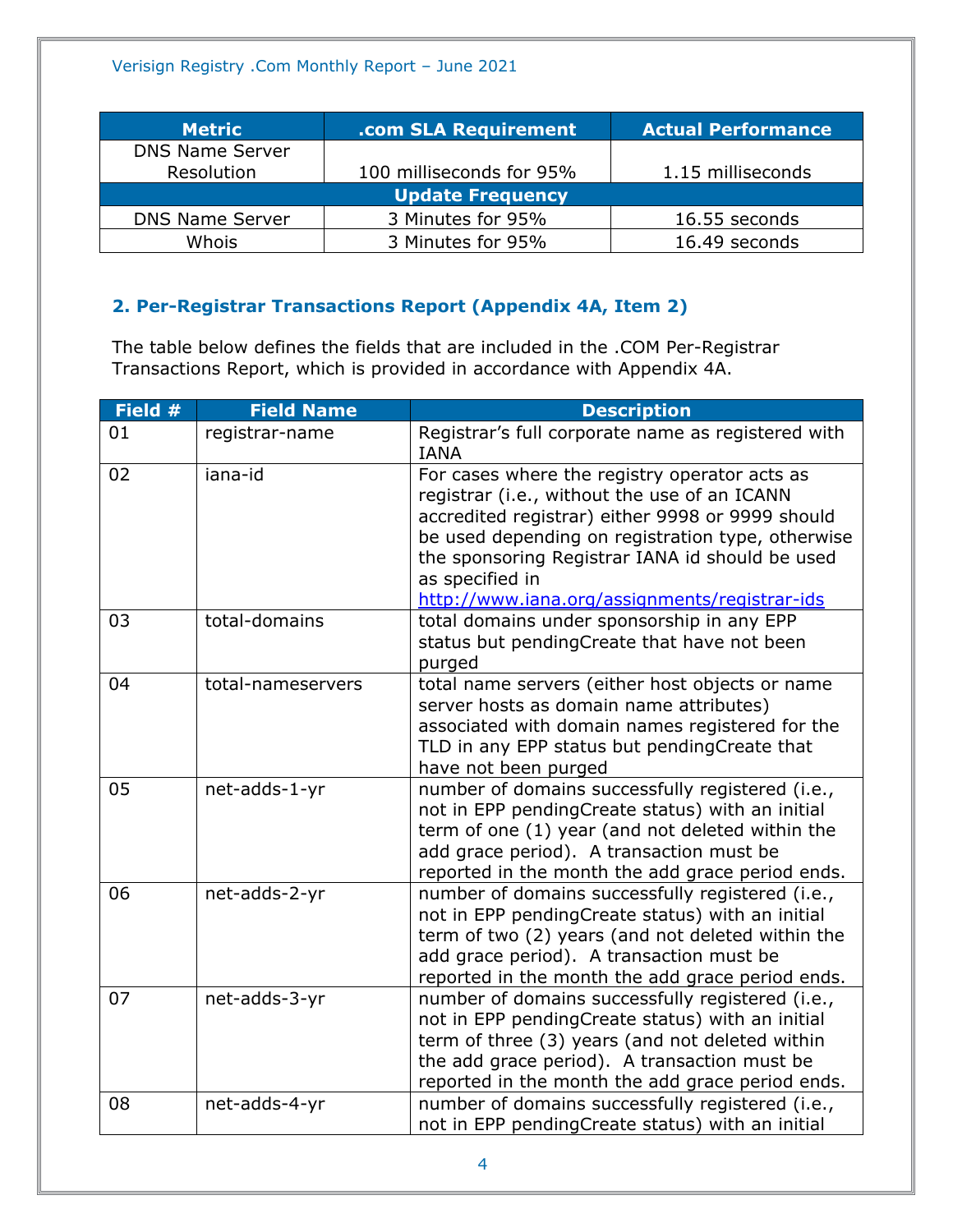| Field # | <b>Field Name</b> | <b>Description</b>                                                                       |
|---------|-------------------|------------------------------------------------------------------------------------------|
|         |                   | term of four (4) years (and not deleted within the                                       |
|         |                   | add grace period). A transaction must be                                                 |
|         |                   | reported in the month the add grace period ends.                                         |
| 09      | net-adds-5-yr     | number of domains successfully registered (i.e.,                                         |
|         |                   | not in EPP pendingCreate status) with an initial                                         |
|         |                   | term of five (5) years (and not deleted within the                                       |
|         |                   | add grace period). A transaction must be                                                 |
|         |                   | reported in the month the add grace period ends.                                         |
| 10      | net-adds-6-yr     | number of domains successfully registered (i.e.,                                         |
|         |                   | not in EPP pendingCreate status) with an initial                                         |
|         |                   | term of six (6) years (and not deleted within the                                        |
|         |                   | add grace period). A transaction must be                                                 |
|         |                   | reported in the month the add grace period ends.                                         |
| 11      | net-adds-7-yr     | number of domains successfully registered (i.e.,                                         |
|         |                   | not in EPP pendingCreate status) with an initial                                         |
|         |                   | term of seven (7) years (and not deleted within                                          |
|         |                   | the add grace period). A transaction must be                                             |
|         |                   | reported in the month the add grace period ends.                                         |
| 12      | net-adds-8-yr     | number of domains successfully registered (i.e.,                                         |
|         |                   | not in EPP pendingCreate status) with an initial                                         |
|         |                   | term of eight (8) years (and not deleted within                                          |
|         |                   | the add grace period). A transaction must be                                             |
|         |                   | reported in the month the add grace period ends.                                         |
| 13      | net-adds-9-yr     | number of domains successfully registered (i.e.,                                         |
|         |                   | not in EPP pendingCreate status) with an initial                                         |
|         |                   | term of nine (9) years (and not deleted within the                                       |
|         |                   | add grace period). A transaction must be                                                 |
|         |                   | reported in the month the add grace period ends.                                         |
| 14      | net-adds-10-yr    | number of domains successfully registered (i.e.,                                         |
|         |                   | not in EPP pendingCreate status) with an initial                                         |
|         |                   | term of ten (10) years (and not deleted within the                                       |
|         |                   | add grace period). A transaction must be                                                 |
| 15      |                   | reported in the month the add grace period ends.                                         |
|         | net-renews-1-yr   | number of domains successfully renewed (i.e.,                                            |
|         |                   | not in EPP pendingRenew status) either<br>automatically or by command with a new renewal |
|         |                   | period of one (1) year (and not deleted within the                                       |
|         |                   | renew or auto-renew grace period). A transaction                                         |
|         |                   | must be reported in the month the renew or auto-                                         |
|         |                   | renew grace period ends.                                                                 |
| 16      | net-renews-2-yr   | number of domains successfully renewed (i.e.,                                            |
|         |                   | not in EPP pendingRenew status) either                                                   |
|         |                   | automatically or by command with a renewal                                               |
|         |                   | period of two (2) years (and not deleted within                                          |
|         |                   | the renew or auto-renew grace period). A                                                 |
|         |                   | transaction must be reported in the month the                                            |
|         |                   | renew or auto-renew grace period ends.                                                   |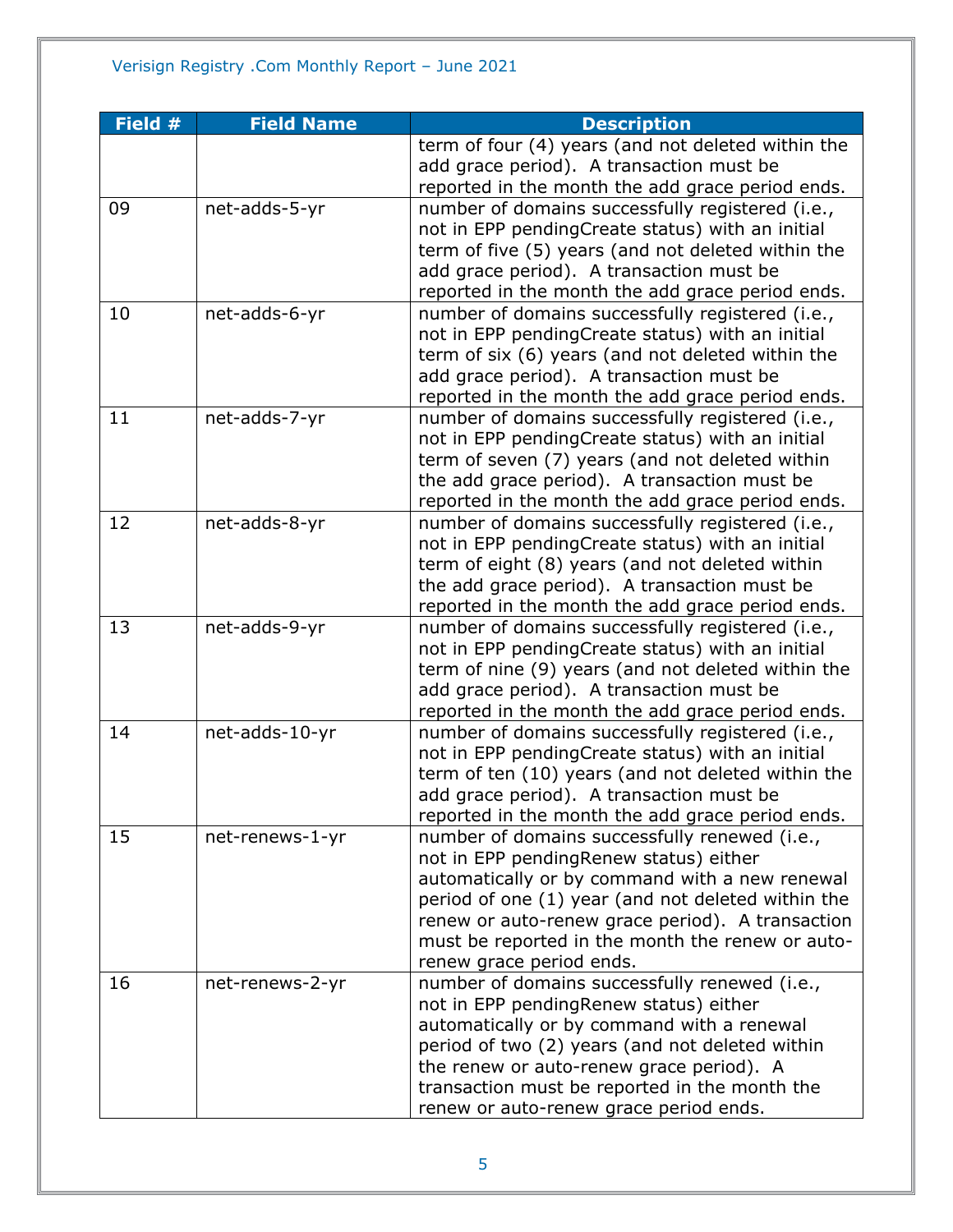| Field # | <b>Field Name</b> | <b>Description</b>                                  |
|---------|-------------------|-----------------------------------------------------|
| 17      | net-renews-3-yr   | number of domains successfully renewed (i.e.,       |
|         |                   | not in EPP pendingRenew status) either              |
|         |                   | automatically or by command with a new renewal      |
|         |                   | period of three (3) years (and not deleted within   |
|         |                   | the renew or auto-renew grace period). A            |
|         |                   | transaction must be reported in the month the       |
|         |                   | renew or auto-renew grace period ends.              |
| 18      | net-renews-4-yr   | number of domains successfully renewed (i.e.,       |
|         |                   | not in EPP pendingRenew status) either              |
|         |                   | automatically or by command with a new renewal      |
|         |                   | period of four (4) years (and not deleted within    |
|         |                   | the renew or auto-renew grace period). A            |
|         |                   | transaction must be reported in the month the       |
|         |                   | renew or auto-renew grace period ends.              |
| 19      | net-renews-5-yr   | number of domains successfully renewed (i.e.,       |
|         |                   | not in EPP pendingRenew status) either              |
|         |                   | automatically or by command with a new renewal      |
|         |                   | period of five (5) years (and not deleted within    |
|         |                   | the renew or auto-renew grace period). A            |
|         |                   | transaction must be reported in the month the       |
|         |                   | renew or auto-renew grace period ends.              |
| 20      | net-renews-6-yr   | number of domains successfully renewed (i.e.,       |
|         |                   | not in EPP pendingRenew status) either              |
|         |                   | automatically or by command with a new renewal      |
|         |                   | period of six (6) years (and not deleted within the |
|         |                   | renew or auto-renew grace period). A transaction    |
|         |                   | must be reported in the month the renew or auto-    |
|         |                   | renew grace period ends.                            |
| 21      | net-renews-7-yr   | number of domains successfully renewed (i.e.,       |
|         |                   | not in EPP pendingRenew status) either              |
|         |                   | automatically or by command with a new renewal      |
|         |                   | period of seven (7) years (and not deleted within   |
|         |                   | the renew or auto-renew grace period). A            |
|         |                   | transaction must be reported in the month the       |
|         |                   | renew or auto-renew grace period ends.              |
| 22      | net-renews-8-yr   | number of domains successfully renewed (i.e.,       |
|         |                   | not in EPP pendingRenew status) either              |
|         |                   | automatically or by command with a new renewal      |
|         |                   | period of eight (8) years (and not deleted within   |
|         |                   | the renew or auto-renew grace period). A            |
|         |                   | transaction must be reported in the month the       |
|         |                   | renew or auto-renew grace period ends.              |
| 23      | net-renews-9-yr   | number of domains successfully renewed (i.e.,       |
|         |                   | not in EPP pendingRenew status) either              |
|         |                   | automatically or by command with a new renewal      |
|         |                   | period of nine (9) years (and not deleted within    |
|         |                   | the renew or auto-renew grace period). A            |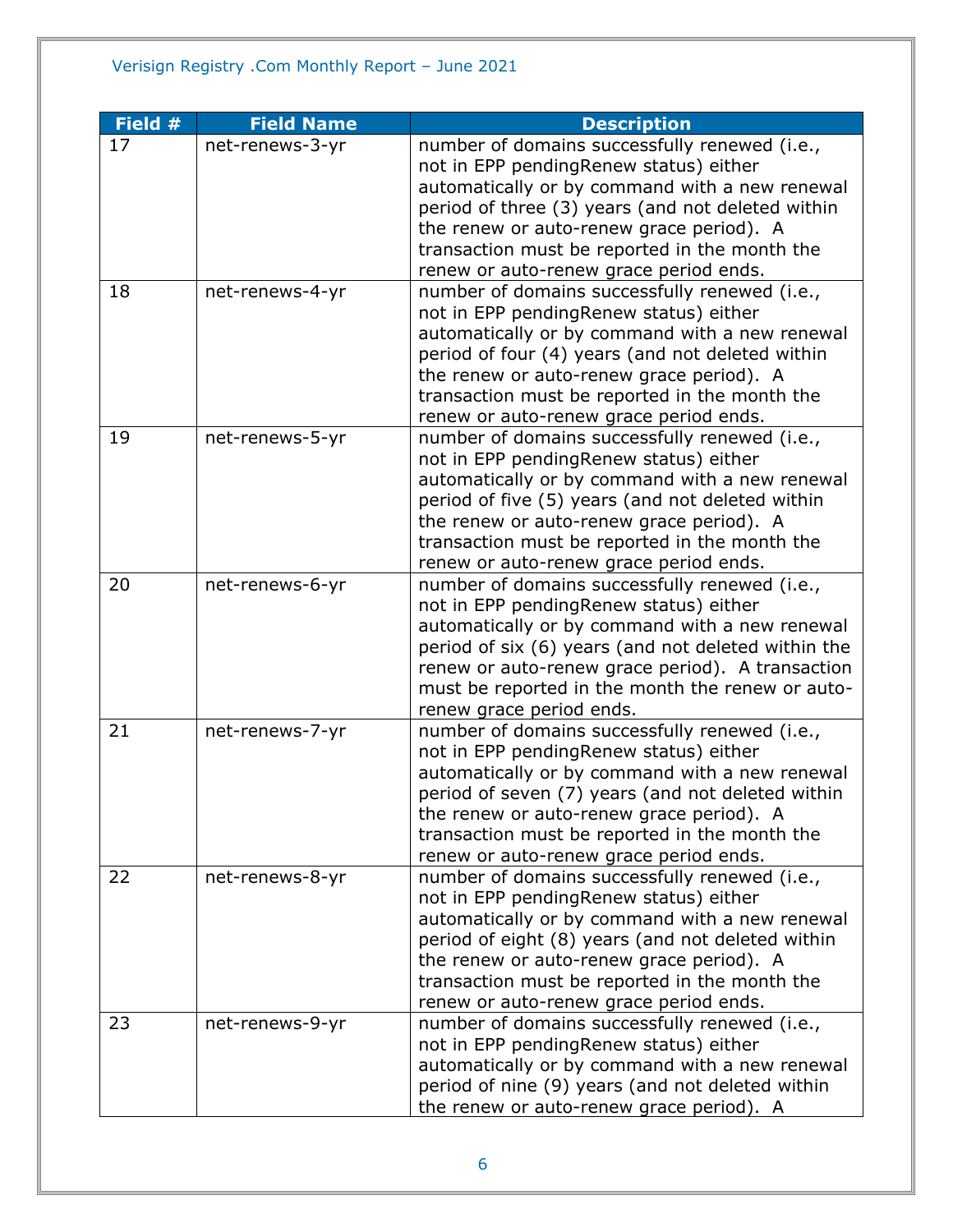| Field # | <b>Field Name</b>      | <b>Description</b>                                  |
|---------|------------------------|-----------------------------------------------------|
|         |                        | transaction must be reported in the month the       |
|         |                        | renew or auto-renew grace period ends.              |
| 24      | net-renews-10-yr       | number of domains successfully renewed (i.e.,       |
|         |                        | not in EPP pendingRenew status) either              |
|         |                        | automatically or by command with a new renewal      |
|         |                        | period of ten (10) years (and not deleted within    |
|         |                        | the renew or auto-renew grace period). A            |
|         |                        | transaction must be reported in the month the       |
|         |                        | renew or auto-renew grace period ends.              |
| 25      | transfer-gaining-      | number of domain transfers initiated by this        |
|         | successful             | registrar that were successfully completed (either  |
|         |                        | explicitly or automatically approved) and not       |
|         |                        | deleted within the transfer grace period. A         |
|         |                        | transaction must be reported in the month the       |
|         |                        | transfer grace period ends.                         |
| 26      | transfer-gaining-      | number of domain transfers initiated by this        |
|         | nacked                 | registrar that were rejected (e.g., EPP transfer    |
|         |                        | op="reject") by the other registrar                 |
| 27      | transfer-losing-       | number of domain transfers initiated by another     |
|         | successful             | registrar that were successfully completed (either  |
|         |                        | explicitly or automatically approved)               |
| 28      | transfer-losing-nacked | number of domain transfers initiated by another     |
|         |                        | registrar that this registrar rejected (e.g., EPP   |
|         |                        | transfer op="reject")                               |
| 29      | transfer-disputed-won  | number of transfer disputes in which this registrar |
|         |                        | prevailed (reported in the month where the          |
|         |                        | determination happened)                             |
| 30      | transfer-disputed-lost | number of transfer disputes this registrar lost     |
|         |                        | (reported in the month where the determination      |
|         |                        | happened)                                           |
| 31      | transfer-disputed-     | number of transfer disputes involving this          |
|         | nodecision             | registrar with a split or no decision (reported in  |
|         |                        | the month where the determination happened)         |
| 32      | deleted-domains-       | domains deleted within the add grace period         |
|         | grace                  | (does not include names deleted while in EPP        |
|         |                        | pendingCreate status). A deletion must be           |
|         |                        | reported in the month the name is purged.           |
| 33      | deleted-domains-       | domains deleted outside the add grace period        |
|         | nograce                | (does not include names deleted while in EPP        |
|         |                        | pendingCreate status). A deletion must be           |
|         |                        | reported in the month the name is purged.           |
| 34      | restored-domains       | domain names restored during reporting period       |
| 35      | restored-noreport      | total number of restored names for which a          |
|         |                        | restore report is required by the registry, but the |
|         |                        | registrar failed to submit it                       |
| 36      | agp-exemption-         | total number of AGP (add grace period)              |
|         | requests               | exemption requests                                  |
|         |                        |                                                     |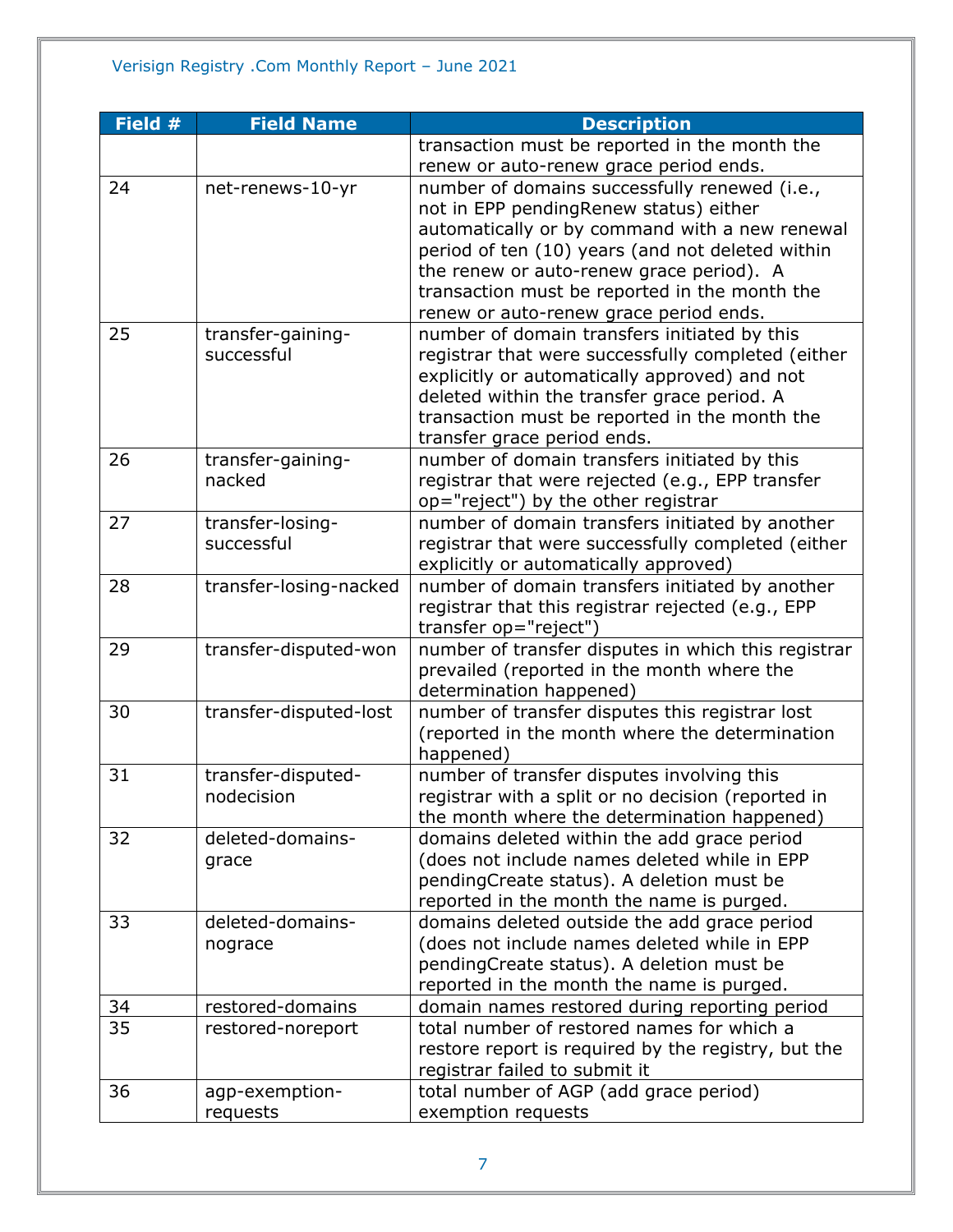| Field # | <b>Field Name</b> | <b>Description</b>                                |
|---------|-------------------|---------------------------------------------------|
| 37      | agp-exemptions-   | total number of AGP (add grace period)            |
|         | granted           | exemption requests granted                        |
| 38      | agp-exempted-     | total number of names affected by granted AGP     |
|         | domains           | (add grace period) exemption requests             |
| 39      | attempted-adds    | number of attempted (both successful and failed)  |
|         |                   | domain name create commands                       |
| 40      | consolidate-      | total number of days added to the expiration date |
|         | transaction-days  | of all domain names via consolidate/sync          |
|         |                   | transactions. The number of days of a             |
|         |                   | consolidate/sync transaction must be reported     |
|         |                   | here in the month the transaction took place.     |
| 41      | consolidate-      | total number of consolidate/sync transactions. A  |
|         | transactions      | transaction must be reported in the month the     |
|         |                   | transaction took place.                           |

# <span id="page-7-0"></span>**3. Registry Functions Activity Report (Appendix 4A, Item 3)**

The table below defines the fields that are included in the .COM Registry Functions Activity Report, which is provided in accordance with Appendix 4A.

| Field # | <b>Field Name</b>             | <b>Description</b>                                                                                                                                                                                                                                                         |
|---------|-------------------------------|----------------------------------------------------------------------------------------------------------------------------------------------------------------------------------------------------------------------------------------------------------------------------|
| 01      | operational-registrars        | number of operational registrars at the end of the<br>reporting period                                                                                                                                                                                                     |
| 02      | zfa-passwords                 | number of active zone file access passwords at<br>the end of the reporting period; "CZDS" may be<br>used instead of the number of active zone file<br>access passwords, if the Centralized Zone Data<br>Service (CZDS) is used to provide the zone file to<br>the end user |
| 03      | whois-43-queries              | number of WHOIS (port-43) queries responded<br>during the reporting period                                                                                                                                                                                                 |
| 04      | web-whois-queries             | number of Web-based Whois queries responded<br>during the reporting period, not including<br>searchable Whois                                                                                                                                                              |
| 05      | searchable-whois-<br>queries  | number of searchable Whois queries responded<br>during the reporting period, if offered                                                                                                                                                                                    |
| 06      | dns-udp-queries-<br>received  | number of DNS queries received over UDP<br>transport during the reporting period                                                                                                                                                                                           |
| 07      | dns-udp-queries-<br>responded | number of DNS queries received over UDP<br>transport that were responded during the<br>reporting period                                                                                                                                                                    |
| 08      | dns-tcp-queries-<br>received  | number of DNS queries received over TCP<br>transport during the reporting period                                                                                                                                                                                           |
| 09      | dns-tcp-queries-<br>responded | number of DNS queries received over TCP<br>transport that were responded during the<br>reporting period                                                                                                                                                                    |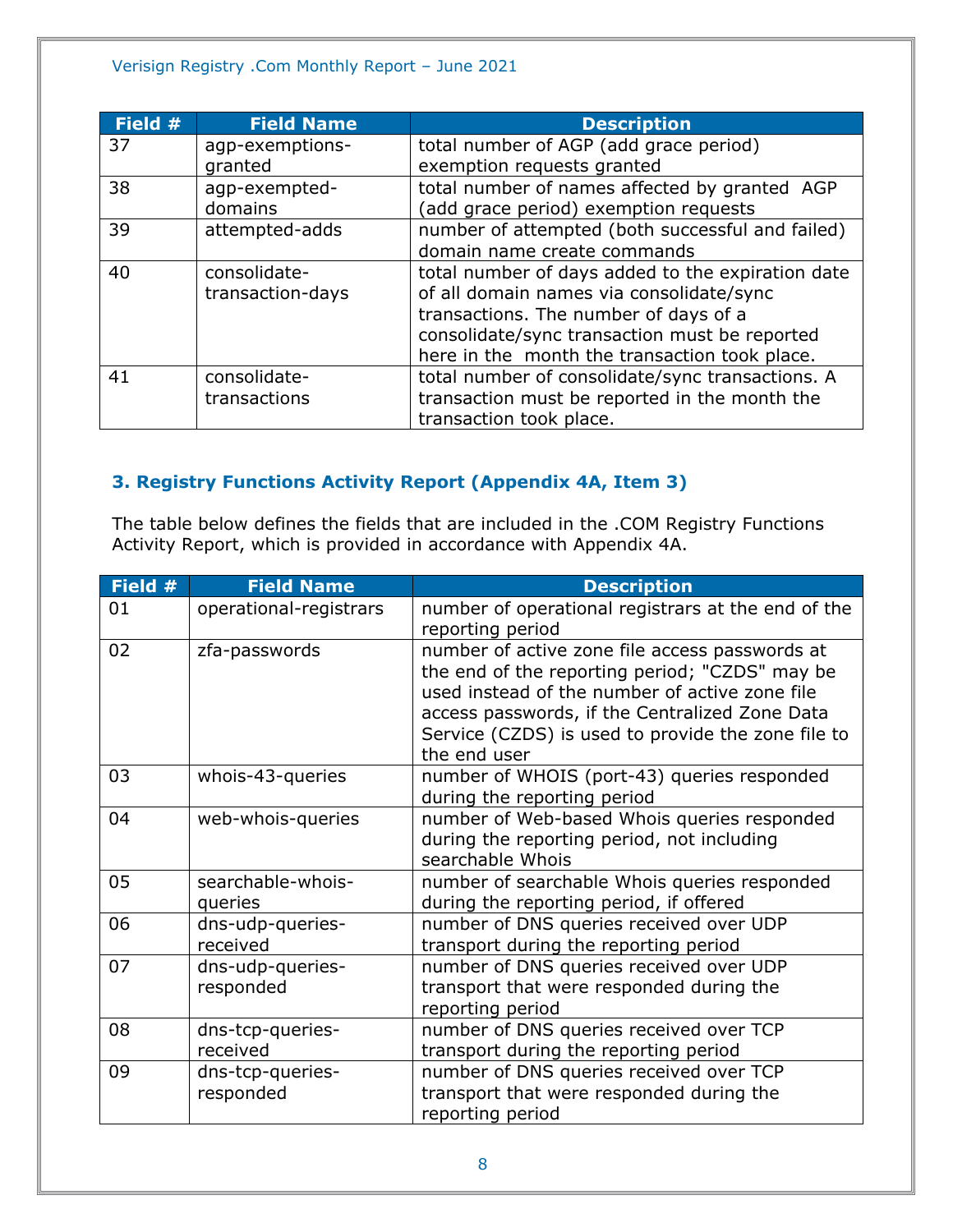| Field # | <b>Field Name</b>       | <b>Description</b>                               |
|---------|-------------------------|--------------------------------------------------|
| 10      | srs-dom-check           | number of SRS (EPP and any other interface)      |
|         |                         | domain name "check" requests responded during    |
|         |                         | the reporting period                             |
| 11      | srs-dom-create          | number of SRS (EPP and any other interface)      |
|         |                         | domain name "create" requests responded during   |
|         |                         | the reporting period                             |
| 12      | srs-dom-delete          | number of SRS (EPP and any other interface)      |
|         |                         | domain name "delete" requests responded during   |
|         |                         | the reporting period                             |
| 13      | srs-dom-info            | number of SRS (EPP and any other interface)      |
|         |                         | domain name "info" requests responded during     |
|         |                         | the reporting period                             |
| 14      | srs-dom-renew           | number of SRS (EPP and any other interface)      |
|         |                         | domain name "renew" requests responded during    |
|         |                         | the reporting period                             |
| 15      | srs-dom-rgp-restore-    | number of SRS (EPP and any other interface)      |
|         | report                  | domain name RGP "restore" requests delivering a  |
|         |                         | restore report responded during the reporting    |
|         |                         | period                                           |
| 16      | srs-dom-rgp-restore-    | number of SRS (EPP and any other interface)      |
|         | request                 | domain name RGP "restore" requests responded     |
|         |                         | during the reporting period                      |
| 17      | srs-dom-transfer-       | number of SRS (EPP and any other interface)      |
|         | approve                 | domain name "transfer" requests to approve       |
|         |                         | transfers responded during the reporting period  |
| 18      | srs-dom-transfer-       | number of SRS (EPP and any other interface)      |
|         | cancel                  | domain name "transfer" requests to cancel        |
|         |                         | transfers responded during the reporting period  |
| 19      | srs-dom-transfer-query  | number of SRS (EPP and any other interface)      |
|         |                         | domain name "transfer" requests to query about   |
|         |                         | a transfer responded during the reporting period |
| 20      | srs-dom-transfer-reject | number of SRS (EPP and any other interface)      |
|         |                         | domain name "transfer" requests to reject        |
|         |                         | transfers responded during the reporting period  |
| 21      | srs-dom-transfer-       | number of SRS (EPP and any other interface)      |
|         | request                 | domain name "transfer" requests to request       |
|         |                         | transfers responded during the reporting period  |
| 22      | srs-dom-update          | number of SRS (EPP and any other interface)      |
|         |                         | domain name "update" requests (not including     |
|         |                         | RGP restore requests) responded during the       |
|         |                         | reporting period                                 |
| 23      | srs-host-check          | number of SRS (EPP and any other interface)      |
|         |                         | host "check" requests responded during the       |
|         |                         | reporting period                                 |
| 24      | srs-host-create         | number of SRS (EPP and any other interface)      |
|         |                         | host "create" requests responded during the      |
|         |                         | reporting period                                 |